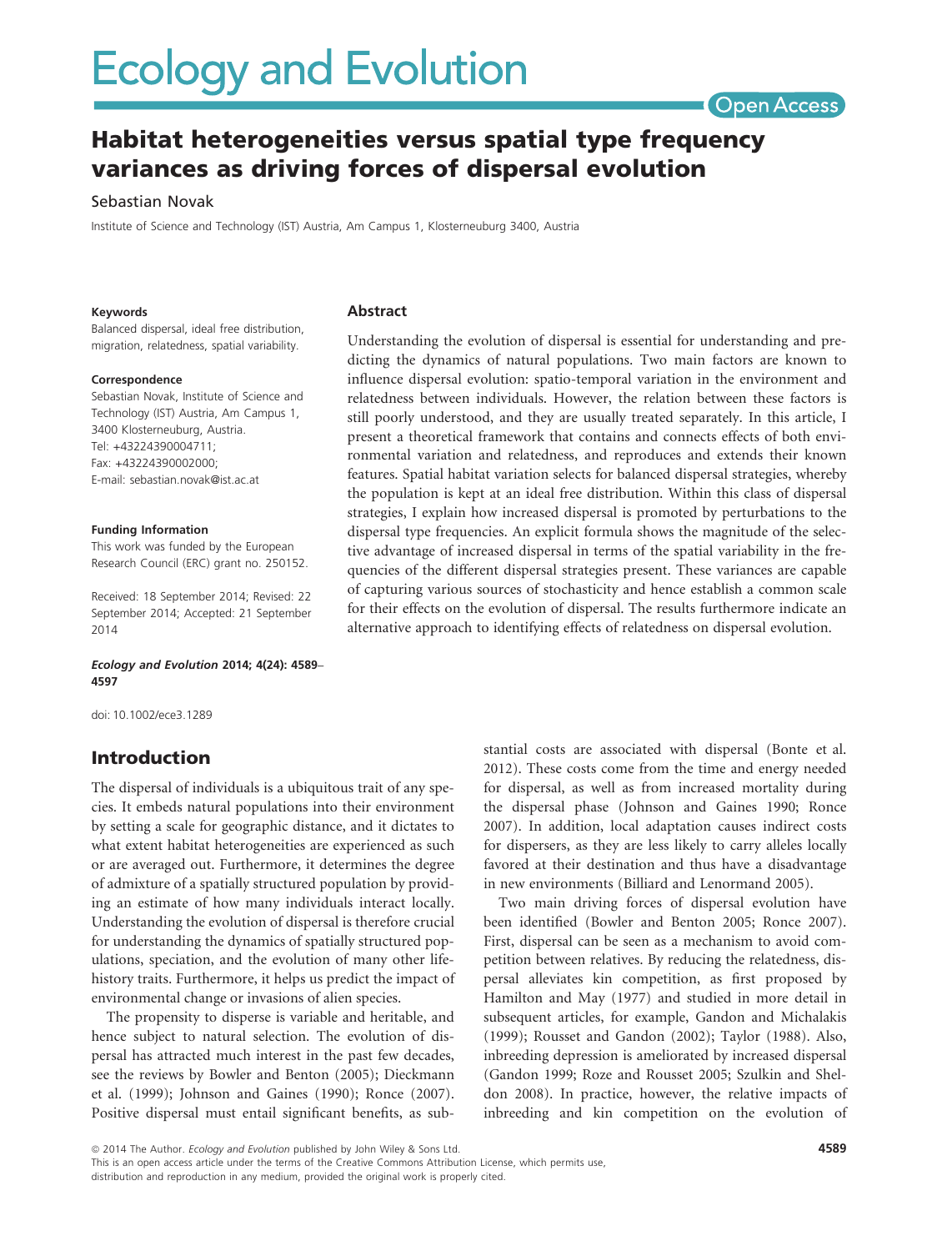dispersal are difficult to separate as both are based on the relatedness between individuals (Perrin and Goudet 2001).

Second, spatio-temporal variation of the environment interacts strongly with dispersal. If local extinction events occur, dispersal is necessary to recolonize empty habitat, and thus is maintained even if it is costly (Van Valen 1971). This is an extreme form of temporal habitat variability, which has been shown to promote dispersal (Mathias et al. 2001; Cadet et al. 2003; Bach et al. 2007; Jansen and Vitalis 2007; Blanquart and Gandon 2011; Parvinen et al. 2012). By spatial habitat heterogeneity, I refer to spatial differences in habitat quality, expressed by variable resource availability or carrying capacity, for example. In particular, I do not consider spatial heterogeneity in selection (Balkau and Feldman 1973). However, the effects of these two types of habitat heterogeneity on the evolution of dispersal are very similar: Conversely to temporal habitat variability, spatial habitat heterogeneities select against dispersal (Holt 1985; Dockery et al. 1998). Hastings (1983) argued that zero dispersal is the only evolutionarily stable dispersal strategy if the habitat is heterogeneous in space but temporally stable (see e.g., Waddell et al. (2010) for a weighting between these two kinds of variability). This is because high-quality habitat contains relatively many individuals and thus, dispersal leads to a net flux of individuals into low-quality habitat. However, Hastings pointed out that nonzero dispersal rates can be maintained under conditional (for example, density-dependent, dispersal). This idea is confirmed by McPeek and Holt (1992), demonstrating that spatial heterogeneity can select for dispersal if dispersal depends on carrying capacity. Note that at the margins of a species' range, additional factors govern the evolution of dispersal (Dytham 2009). However, in this article, I do not consider those but focus on a population that has become established within its habitat.

In the context of dispersal evolution, the ideal free distribution (Kacelnik et al. 1992) has gained significant importance. The ideal free distribution is a spatial distribution of a population with the property that individuals cannot increase their reproductive output by changing their location. As a result, all individuals have the same reproductive output, and the population is distributed as if there was no dispersal. In particular, this implies that a homogeneous population, whose growth is limited by the abundance of a fixed resource, is at its carrying capacity. Under reasonably general assumptions, dispersal strategies that lead to an ideal free distribution are evolutionarily stable (Cressman and Krivan 2006; Cantrell et al. 2007, 2010), that is, they are the expected ultimate outcomes of evolutionary trajectories. Zero dispersal as found by Hastings (1983), and the positive dispersal strategy described by McPeek and Holt (1992) are examples in support of this theory.

The dispersive ability of a population is usually characterized by its dispersal rate (migration rate) that denotes the fraction of individuals leaving their habitat patch per time unit. Classical discrete models, such as Wright's island model and the stepping stone model (Kimura and Weiss 1964), use this description of dispersal. To describe more detailed modes of dispersal, the notion of dispersal distance determines how far individuals displace from their original patch (Gandon and Rousset 1999; Murrell et al. 2002; Rousset and Gandon 2002). More generally and more commonly used in continuous models of dispersal, dispersive behavior is described by dispersal kernels. They denote probability distributions for the displacement of individuals within a time unit. A few authors have studied the evolution of whole dispersal kernels either of a fixed shape (Gros et al. 2006), or changing their shape (Hovestadt et al. 2001), mainly using numerical simulations. In the following, I present a deterministic diffusion model of type-dependent dispersal in which the mean and variance of the dispersal kernel alone determine the dispersive behavior of the population. I will denote the mean of the dispersal kernel by the mean displacement, as it describes the mean distance and direction of individual movement. The variance of the dispersal kernel I call diffusiveness. It can be interpreted as the extent to which individuals spread in space or as a measure of variability in dispersal distance among individuals. In this article, the evolution of these two determinants, mean displacement, and variance of dispersal, is studied.

## The Model

Consider a population consisting of  $n$  dispersal types that occupy a habitat  $\Omega$  in 1-dimensional space. By  $N_i(x,t)$  denote the densities of adults of type i at location x and time t, and by  $p_i(x,t)$  their relative frequencies.  $N_T(x,t) = \sum N_i(x,t)$  is the total population density. Local birth and death rates of individuals are assumed to be identical for all types, and I collapse them into a single per-capita growth rate  $r(x, N_T)$  that depends on the spatial variable  $x$  and the total population density  $N_T$ . Hence, there is no direct selection on any trait. For any given position  $x$ , a zero of the growth rate function  $r(x, N_T) = r_x(N_T)$  determines a carrying capacity  $\kappa_x$ , that is,  $r_x(\kappa_x) = 0$ . Let this zero be unique to exclude, for example, strong Allee effects and let  $r_x(N_T) > 0$  if  $N_T < \kappa_x$  and  $r_x(N_T) < 0$  if  $N_T > \kappa_x$ . Given that  $r(x, N_T)$ is smooth, we can define a smooth carrying capacity profile  $\kappa(x) = \kappa_x$  for  $x \in \Omega$ . In the following, I require  $\kappa$  to be strictly positive in the interior of the habitat  $\Omega$ .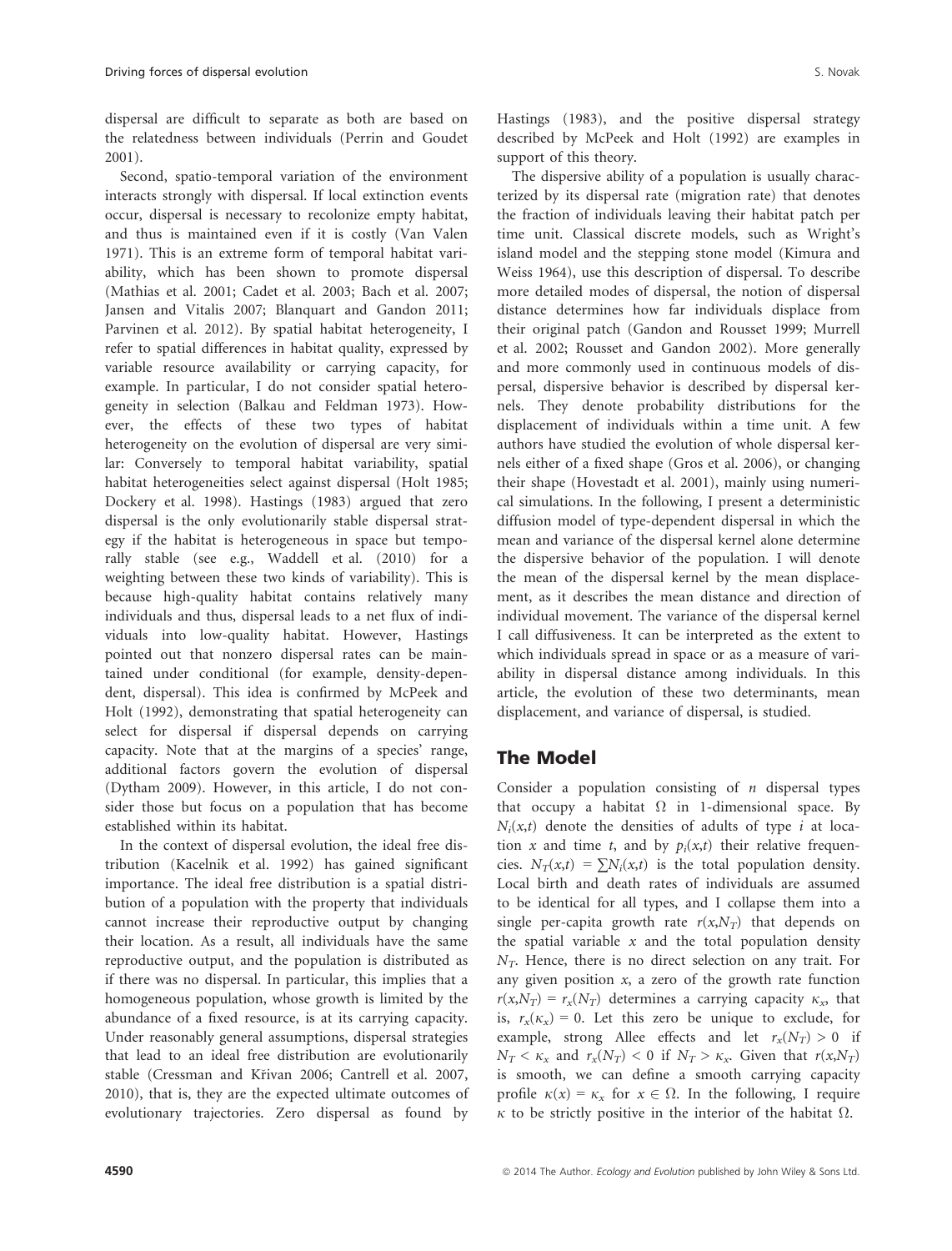The dispersive behavior of each type in the population is described by a dispersal kernel  $\mu_i(x, t; y, t + \Delta t)$ , which gives the probability that an individual of type  $i$  located at position  $x$  at time  $t$  disperses to  $y$  within a short time interval  $\Delta t$ . Let the dispersal kernels fulfill the following three assumptions, which are standard in diffusion theory. First, individuals must not move at infinite speed, that is, no finite distances can be covered in infinitesimally small time. Hence, for  $\varepsilon > 0$  we postulate

$$
\lim_{\Delta t \to 0} \frac{1}{\Delta t} \int_{|y-x| < \varepsilon} \mu_i(x, t; y, t + \Delta t) dy = 0.
$$
 (1a)

Moreover, let the  $\mu_i$  have (truncated) means and variances,  $M_i(x,t)$  and  $V_i(x,t)$ , that is,

$$
M_i(x,t) = \lim_{\Delta t \to 0} \frac{1}{\Delta t} \int_{|y-x|<\varepsilon} (y-x) \mu_i(x,t; y, t) + \Delta t \, dy < \infty,
$$
\n(1b)

$$
V_i(x,t) = \lim_{\Delta t \to 0} \frac{1}{\Delta t} \int_{|y-x| < \varepsilon} (y-x)^2 \mu_i(x,t; y, t) + \Delta t \, dy < \infty. \tag{1c}
$$

The expected directional movement (mean displacement) and the diffusive effect of dispersal (diffusiveness) of type *i* are captured by  $M_i(x,t)$  and  $V_i(x,t)$ , as defined in equations (1b) and (1c). If mean displacement  $M_i$  and diffusiveness  $V_i$  are constant, I speak of unconditional dispersal. Conversely, with conditional dispersal, individuals base their dispersal decisions on environmental cues such that  $M_i$  and  $V_i$  may vary in space and time. This dependence can be explicit or emerge implicitly from conditioning on, for example, the current population density or resource abundance. To indicate this – possibly indirect – spatio-temporal dependence of mean displacement and diffusiveness, I will write  $M_i(\cdot)$  and  $V_i(\cdot)$  in the case of conditional dispersal (rather than  $M_i(x,t)$  and  $V_i(x,t)$ ).

Under the assumption that we can approximate the life cycle of reproduction followed by dispersal by a diffusion equation – namely that the population can be characterized in terms of densities, the local influences  $r(x, N_T)$  are weak, and the  $\mu_i$  satisfy (1), details in Appendix S1 – the dynamics of population density  $N_T$  and dispersal type frequencies  $p_i$  are given by

$$
\partial_t N_T = -\partial_x J_T + N_T r, \qquad (2a)
$$

$$
\partial_t p_i = \frac{1}{N_T} (-\partial_x J_i + p_i \partial_x J_T), \qquad i = 1, ..., n, \quad (2b)
$$

where

$$
J_i = M_i N_i - \frac{1}{2} \partial_x (V_i N_i)
$$
 (3)

is the flux of individuals of type *i*, and  $J_T = \sum_i J_i$  is the total flux of individuals. For the ease of notation, I dropped the arguments  $x$  and  $t$  throughout. Similar models have been employed by, for example, Dockery et al. (1998); Pigolotti and Benzi (2014).

The equations (2) are reaction-diffusion equations. The population disperses according to the gradient of its flux,  $-\partial_x J_T$ , and is locally regulated by the per-capita growth rate r. I do not impose any particular regulation mechanism on population density; population regulation arises from the specification of density dependence of the growth rate  $r = r(x, N_T)$ . Similarly, spatial heterogeneity comes from the dependence of the growth rate on the spatial variable  $x$ . Interestingly, the reaction terms in the equations for the type frequencies  $p_i$  are determined by the total flux of individuals,  $\partial_x J_T$ . Hence,  $\partial_x J_T$  represents a force selecting on dispersal that is detailed below. If dispersal were type-independent and unconditional (i.e.,  $M_i(\cdot) \equiv M$  and  $V_i(\cdot) \equiv V$  for all i, and M and V constant), and  $r = r(N_T)$  spatially homogeneous, equation (2b) simplifies to the standard diffusion equation,  $\partial_t p_i = (V/2)\partial_{xx} p_i$ . Note that from the dispersal kernels  $\mu_i$ , only  $M_i$  and  $V_i$  enter equation (2). Hence, we do not restrict to any particular shape of dispersal kernel; a dispersal strategy is characterized solely by  $M_i(\cdot)$  and  $V_i(\cdot)$ .

For the equations (2), we need to specify boundary conditions. Throughout this article, I require that the habitat  $\Omega$  is closed, for example, a bounded interval or a circular habitat. In the first case, no individuals must enter or leave the habitat, such that all fluxes vanish at the interval's endpoints. In the latter case, we can imagine an interval glued together at its endpoints, such that the values of all expressions, and their derivatives coincide there.

In Appendix S2, I argue that the two equations (2a) and (2b) can be separated by separating their time scales, given that the dispersal patterns of all types are sufficiently similar. Then, population density equilibrates in a rapid initial phase and can be assumed to be constant, hence  $\partial_x J_T = N_T$ , as type frequencies evolve on a slower time scale. In the following, I consider a resident population with a dispersal strategy characterized by mean displacement  $M_0(\cdot)$  and diffusiveness  $V_0(\cdot)$ . This population is invaded by a dispersal modifier with frequency  $p_I(x,t)$ that changes the dispersal strategy to  $M_I(\cdot) = M_0(\cdot)$  +  $m(\cdot)$  and  $V_I(\cdot) = V_0(\cdot) + v(\cdot)$ , where  $m(\cdot)$  and  $v(\cdot)$  are sufficiently small. The invasion corresponds to a perturbation of the dispersal type frequencies around  $p_1(x,t) = 0$ ; the exact pattern of the perturbation (for example, local or global) is irrelevant for the long-term outcome in our continuous model. As all types at location  $x$  have the same growth rate  $r(x, N_T)$ , changes in modifier frequencies will be due to dispersal effects rather than different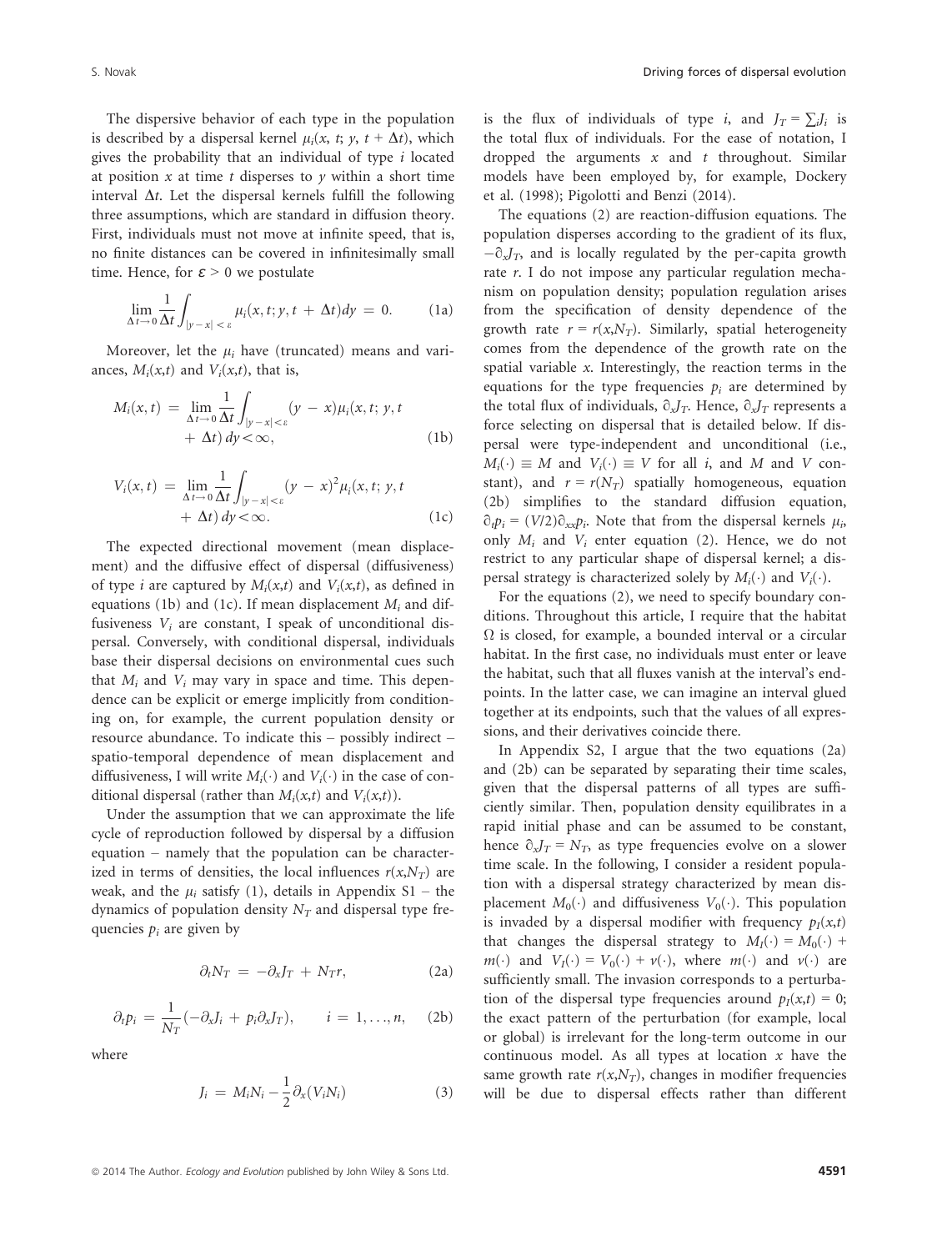growth rates. In my study, dispersal hence does not incur any explicit cost, which could be added to the model in a straightforward way by introducing distinct growth rates  $r_i(x, t)$  for different types, see Appendix S1, in particular equation (A7a).

#### Results

I use the terminology introduced in the previous section. In addition, I denote by  $N_I$  the number of dispersal modifiers (invaders), and by  $J_I$  their flux. For the sake of improved readability, I will often omit the spatial and temporal dependence of these and similar quantities in the following. Generally, however, they will not be constant unless stated explicitly.

#### Temporal change of modifier abundance

The total number of modifiers in the habitat is obtained by integrating  $N_I = p_I N_T$  over the habitat  $\Omega$ . Using (2), this yields

$$
\partial_t \int_{\Omega} N_I dx = \int_{\Omega} p_I \partial_x J_T dx, \tag{4}
$$

as  $N_T = \partial_x J_T$  at equilibrium of  $N_T$ . Note that integration of the flux term in (2) gives  $-J_I|_{\Omega}$ , which vanishes as the habitat is closed. Equation (4) shows that the modifier will not increase in total numbers if either the total flux of individuals,  $J_T$ , or, after partial integration, if its frequency  $p_I$  is constant throughout the habitat. Thus, invasion stops if the modifier's frequency spreads out evenly, but note that spatial heterogeneities in dispersal patterns or population density profiles can deform initially constant frequency profiles. Furthermore, a modifier increases if it invades regions where  $\partial_{x}J_{T}$  is positive. As  $N_{T}$  is at equilibrium, these areas coincide with those where the growth rate  $r$  is positive. Thus, this finding is very natural and, in particular, does not depend on the dispersal pattern of the invading type. In general, the invader increases in numbers if the change of flux weighted by its frequency is positive. Thus, heuristically, the dispersal pattern must have the effect of keeping the invader's frequency above average in areas of positive growth rates to ensure its continuing spread.

#### Ideal free distributions and stability of balanced dispersal

In the modeling section, I defined the carrying capacity profile  $\kappa(x)$ . I call a dispersal strategy balanced (Doncaster et al. 1997) if  $N_T = \kappa$  is a stable solution for the dynamics of a population entirely adopting this strategy. Recalling the definition of the ideal free distribution (Kacelnik

et al. 1992), a population using a balanced dispersal strategy is hence maintained at an ideal free distribution under perturbations of  $N_T$ . From equation (2a), together with (3), we see that a dispersal strategy given by  $V(.)$ and  $M(\cdot)$  is balanced if the change in total flux,  $\partial_{x}J_{T}$ , vanishes if the population (entirely adopting it) is at carrying capacity  $\kappa$ ; that is if

$$
\Phi = \frac{1}{2} \ \partial_x (V\kappa) - M\kappa \equiv C,\tag{5}
$$

where  $C \in \mathbb{R}$  is, in particular, constant with respect to space – see also Cantrell et al. (2010). Note that an inhomogeneous composition of two or more balanced dispersal strategies at carrying capacity generally does not imply vanishing  $\partial_x J_T$ .

In Appendix S3, I prove mathematically that the class of balanced dispersal strategies is protected against invasion by (sufficiently similar) nonbalanced dispersal strategies. In this sense, balanced dispersal strategies that produce an ideal free distribution are evolutionarily stable outcomes of dispersal evolution. Evolutionary stability of balanced dispersal strategies has been shown for similar models of dispersal evolution, e.g., Cantrell et al. (2007); Cressman and Křivan (2006).

#### Dynamics at ideal free distribution

Between two balanced dispersal strategies, the previous stability analysis does not provide a definite statement. In the following, I investigate dispersal evolution within the class of balanced dispersal strategies, that is, the evolution of dispersal at ideal free distribution. Assume that both the original and the modified dispersal strategies are balanced, that is, they satisfy (5). In particular, this implies that  $1/2\partial_x v(x)\kappa(x) - m(x)\kappa(x)$  is constant. Replacing for the total flux  $J_T$ , we obtain from equation (4)

$$
\partial_t \int_{\Omega} N_I dx = - \int_{\Omega} p_I \partial_x \left[ (M + p_I m) \kappa - \frac{1}{2} \partial_x (V + p_I \nu) \kappa \right] dx
$$
  

$$
= - \int_{\Omega} p_I \partial_x \left( p_I C + \frac{\nu \kappa}{2} \partial_x p_I \right)
$$
  

$$
= -C \frac{p_I^2}{2} \bigg|_{\Omega} - \int_{\Omega} \frac{\nu \kappa}{2} p_I \partial_{xx} p_I dx
$$
  

$$
= - \int_{\Omega} \frac{\nu \kappa}{2} p_I \partial_{xx} p_I dx.
$$
 (6)

This expression is independent of the modification to mean displacement *m*. Therefore, the mean displacement does not contribute to the success or failure of the modifier as long as it adjusts a potential mismatch in diffusiveness to retain a balanced dispersal strategy.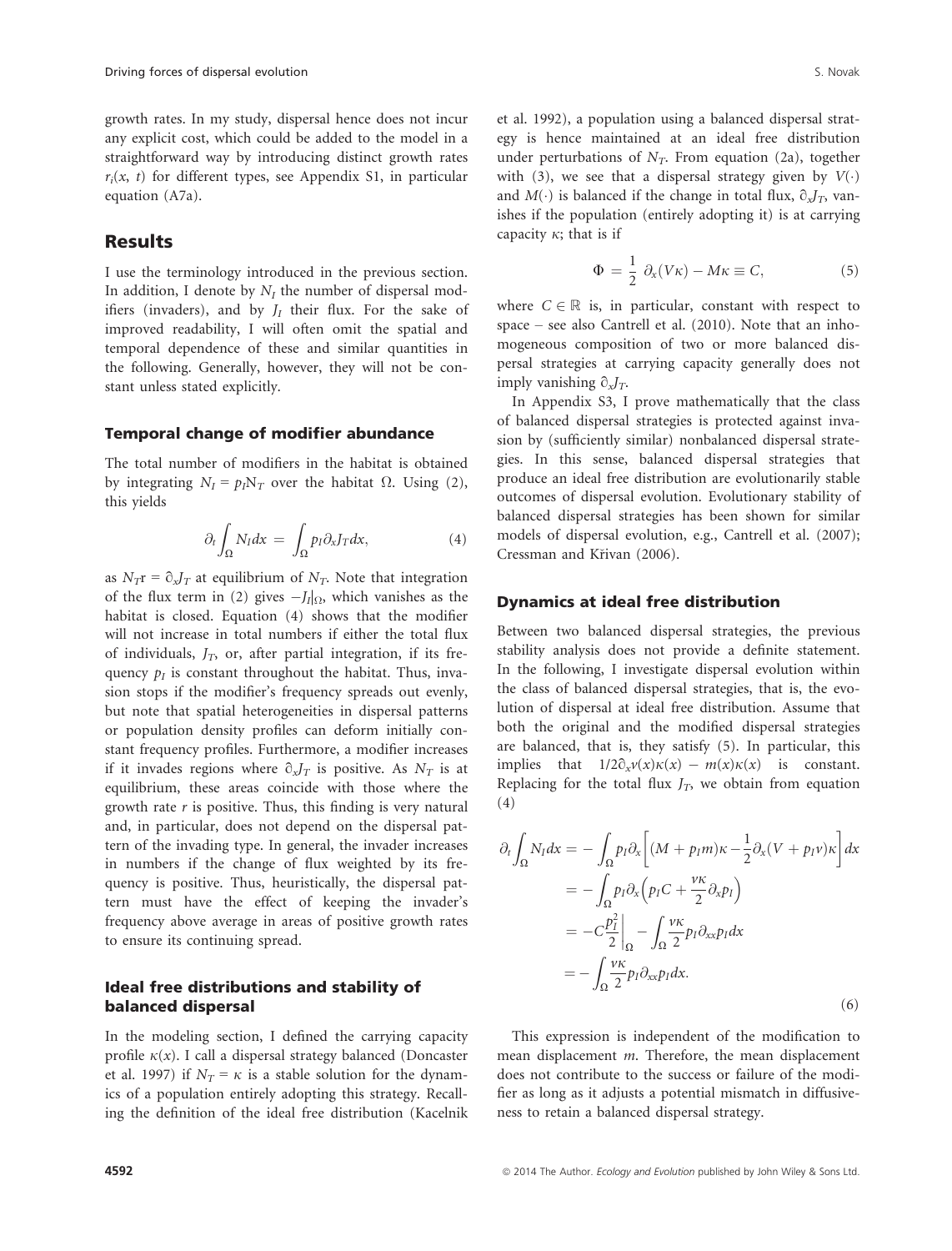It is remarkable that changes in diffusiveness (nonzero  $\nu$ ) lead to changes in the number of modifiers as long as their frequency profile,  $p<sub>I</sub>$ , is not spatially constant. In full generality, the sign of this change depends on the shape of  $p<sub>I</sub>$ . However, if  $\nu\kappa$  is constant, equation (7) can be partially integrated to yield

$$
\partial_t \int_{\Omega} N_I dx = \frac{\nu \kappa}{2} \int_{\Omega} (\partial_x p_I)^2 dx. \tag{7}
$$

The second term from the partial integration vanishes due to the boundary conditions. This equation is analogous to equation (5) of Pigolotti and Benzi (2014), who analyzed stochastic noise in a finite population. The occurrence of equation (7) here, however, demonstrates its relevance more broadly. It shows that a growth rate of the modifier abundance proportional to  $\nu\kappa$  is induced if the modifier changes its diffusiveness such that dispersal stays balanced. This change is fueled by heterogeneities in the modifier's frequency,  $\partial_x p_I \neq 0$ . Consequently, it is only transient if the dispersal type frequency profile diffuses out over time. Thus, under a purely deterministic model without explicit costs of dispersal, or selection on a genetic background, balanced dispersal strategies are neutral with respect to each other.

However, the flattening-out of the frequency profile can be counteracted by factors not yet considered in the model, tipping the balance between the competing types. If these factors generate or maintain spatial differences in the frequency profile, they thereby make the transient effect of a variant dispersal strategy permanent. For example, selection on linked traits takes a complex role in dispersal evolution. While local adaptation is known to select against dispersal, equation (7) indicates that selective processes on a genetic background that perturb the frequency profile of dispersal modifiers, thereby can favor increased dispersal. First, selection against heterozygotes can maintain frequency heterogeneities in the form of clines (Barton 1979) in which type-dependent dispersal can operate. Note that these clines do not require spatial heterogeneity in selection but emerge, for example, after secondary contact between differentiated species. Second, transient selection patterns on a selective background linked to the dispersal modifier can directly perturb modifier frequencies away from uniformity. Third, if beneficial mutations appear on the selective background, they sweep to fixation. As recombination gradually breaks down linkage between the beneficial mutation and the dispersal modifier, the sweep has an impact on the latter's frequency profile (Barton 2000). Even though, on average, the direct effect of such sweeps – often termed "draft" (Lenormand et al. 2009) – cancels out, it hence leads to a systematic increase of modifiers that enhance dispersal.

Finally, genetic drift in finite populations perturbs type frequencies away from spatial uniformity. It has been observed that relatedness may emerge from genetic drift in a structured population (Lenormand et al. 2009). Accordingly, the variability in type frequencies due to genetic drift constitutes a measure of relatedness between individuals in the population (Barton and Clark 1990). Hence, equation (7) relates to the body of literature that dates back to Hamilton and May (1977) and predicts the promotion of positive dispersal to escape from kin competition.

### **Discussion**

As dispersal evolves, different dispersal strategies in a population compete against each other in a selective process. The two main factors of influence are known to be the relatedness between individuals and spatio-temporal variability of the environment. Here, by spatial heterogeneity, I referred to local differences in resource availability or carrying capacity. Other types of spatial habitat variability require additional information put into the model. For example, selection for a spatially shifting optimum requires to link dispersal to a second trait under direct selection. However, the consequences for dispersal are analogous to a variable carrying capacity: Gene flow causes individuals to be locally maladapted and hence induces a dispersal load (Kirkpatrick and Barton 1997) that enhances the pressure for lower dispersal. Historically, investigations have focused on either effects of relatedness or spatio-temporal variability of different kinds rather separately – but see, for example, Gandon and Michalakis (1999); Leturque and Rousset (2002); Morris et al. (2001); Blanquart and Gandon (2014). In this study of the evolution of dispersal, I demonstrated how the effects of environmental heterogeneity and type frequency variances, for example due to genetic drift and relatedness, can be linked within the same model.

Throughout this article, I assumed that population density is temporally constant. This can be justified if the differences in dispersal behavior between types are small. Then, population density will quickly equilibrate, and we recover a fast–slow dichotomy in which the ecological dynamics of population density can be decoupled from the dynamics of dispersal type frequencies. The assumption of small differences in dispersal strategies is reasonable if we accept that dispersal evolution proceeds in small steps. It allows us to treat population density as given while type frequencies evolve. Simulations confirm that the approximation is robust; as long as the deviations between dispersal patterns are small, simulations of the full system (2) and of (2b) with population density  $N_T$ fixed produce virtually identical outcomes. In particular,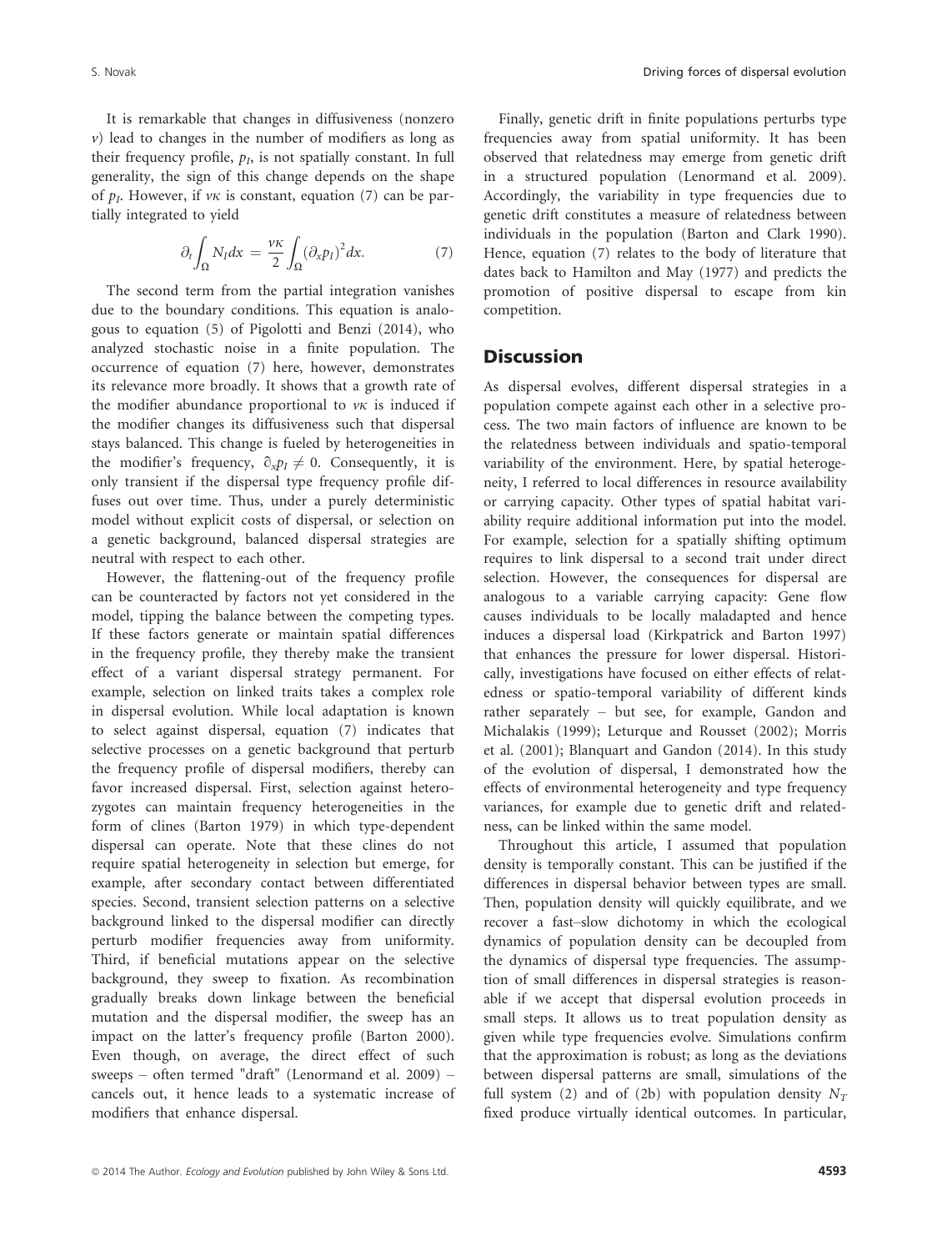however, the assumption of temporally constant population density precludes most aspects of environmental stochasticity, which is not considered in this article.

Intuitively, dispersal strategies that let the population more efficiently exploit the resources that are present in the habitat should be successful. That is, strategies that minimize the spatial discrepancies in growth rates and hence the experienced differences in habitat quality can be expected to be selectively favored. This intuition is confirmed by equation (4), which gives an analytical expression for the change of the total abundance of dispersal strategies present in the habitat. The number of individuals of a specific dispersal strategy increases if the mean derivative of the total flux,  $\partial_x J_T$ , weighted by the type's frequency, is positive. As  $\partial_{x}J_{T}$  is proportional to the local growth rate, this result simply states that a successful type must be overrepresented in regions of positive growth rate. It follows that an evolutionarily stable dispersal strategy homogenizes the total flux  $J_T$ , and hence equalizes local growth rates. That is, it causes the population to attain an ideal free distribution (Kacelnik et al. 1992).

In principle, this can be achieved in two ways. Zero dispersal trivially homogenizes the total flux  $J_T$ . One of the first contributions to this aspect of dispersal evolution was by Hastings (1983), who showed that a heterogeneous environment leads to zero dispersal if dispersal is unconditional. This is because positive unconditional dispersal leads to a net flux of individuals from regions of positive growth rates (high carrying capacity) into regions of negative growth rates (low carrying capacity) and is thus to the disadvantage of the population. Accordingly, dispersal types with reduced diffusiveness exploit their environment more efficiently and therefore out-compete more mobile types. This statement is a special case of the present analysis, restricting to unconditional dispersal strategies. It has been proved earlier by Dockery et al. (1998) for a specific choice of local growth function  $r(x, N_T)$ . An illustrative description of the mechanism in a discrete setting is given by Holt (1985).

More generally, balanced dispersal strategies take the population to an ideal free distribution by matching dispersal behavior to the spatial carrying capacity profile. This class of strategies has been shown to be evolutionarily stable in previous studies, for example by Cantrell et al. (2010); McPeek and Holt (1992). If the population is at an ideal free distribution, any nonbalanced dispersal strategy changes the flux  $J_T$  to its own disadvantage. Accordingly, I characterized the class of balanced dispersal strategies for the present model, equation (5), and showed that it cannot be invaded by strategies from outside this class. Hence, it is evolutionarily stable and an expected long-term outcome of dispersal evolution. In practice,

however, there is little empirical evidence for dispersal strategies of this type, reviewed by Diffendorfer (1998). Rather, experiments with bacteria and protozoa (Donahue et al. 2003) seem to support a source–sink dispersal type (Pulliam 1988). However, given the complexity of interaction of dispersal with other traits and the time it would take to reach an evolutionarily stable state even under controlled conditions, it is questionable if balanced dispersal is feasible to evolve in the laboratory.

Not all balanced dispersal strategies do equally well so that we can establish a selective hierarchy between them whenever dispersal type frequencies are variable in space. Analytically, this is formulated in equation (6) and, for an important special case, in equation (7). The latter shows that the total number of individuals with increased diffusiveness never declines. In fact, this number increases whenever dispersal type frequencies vary in space. In our deterministic setting, the effect levels out as frequencies diffuse in space and stalls once the frequency profiles are completely flat. In practice, however, various forces (e.g., selection on a genetic background and different sources of stochasticity) continuously perturb the frequency profiles and hence induce a variance that sustains the increase in numbers of individuals with increased diffusiveness. Thus, roughly speaking, elevated dispersal is selected for among balanced dispersal strategies.

The two forces exerted by the variability in the habitat and the variability in dispersal type frequencies can be seen as opposing each other. Spatial heterogeneity in the habitat exert a selection pressure for reduced dispersal, at least if the possibility of conditional and hence balanced dispersal is limited, as is likely the case in many natural populations. Once sufficiently close to an ideal free distribution, the variability in the dispersal type frequency profile of the population counters this force. The magnitude of the pressure for increased dispersal will depend on the balance between the size of the perturbations of frequencies away from uniformity and the homogenizing effect of dispersal.

A particular issue of dispersal evolution is whether dispersal evolves in a population that initially does not disperse at all, that is,  $M_0 = V_0 = 0$ . My results answer this question for the scenario studied here: Given that the population is capable of adjusting its dispersal to the geographic heterogeneities, any nonzero balanced dispersal strategy is selectively favored over the zero dispersal strategy, as long as dispersal type frequencies are variable in space.

Spatial heterogeneities in the type frequencies can emerge due to many reasons. If the type frequencies fluctuate because of genetic drift, the variance in type frequencies constitutes a measure of relatedness (Barton and Clark 1990). The fact that relatedness selects for dispersal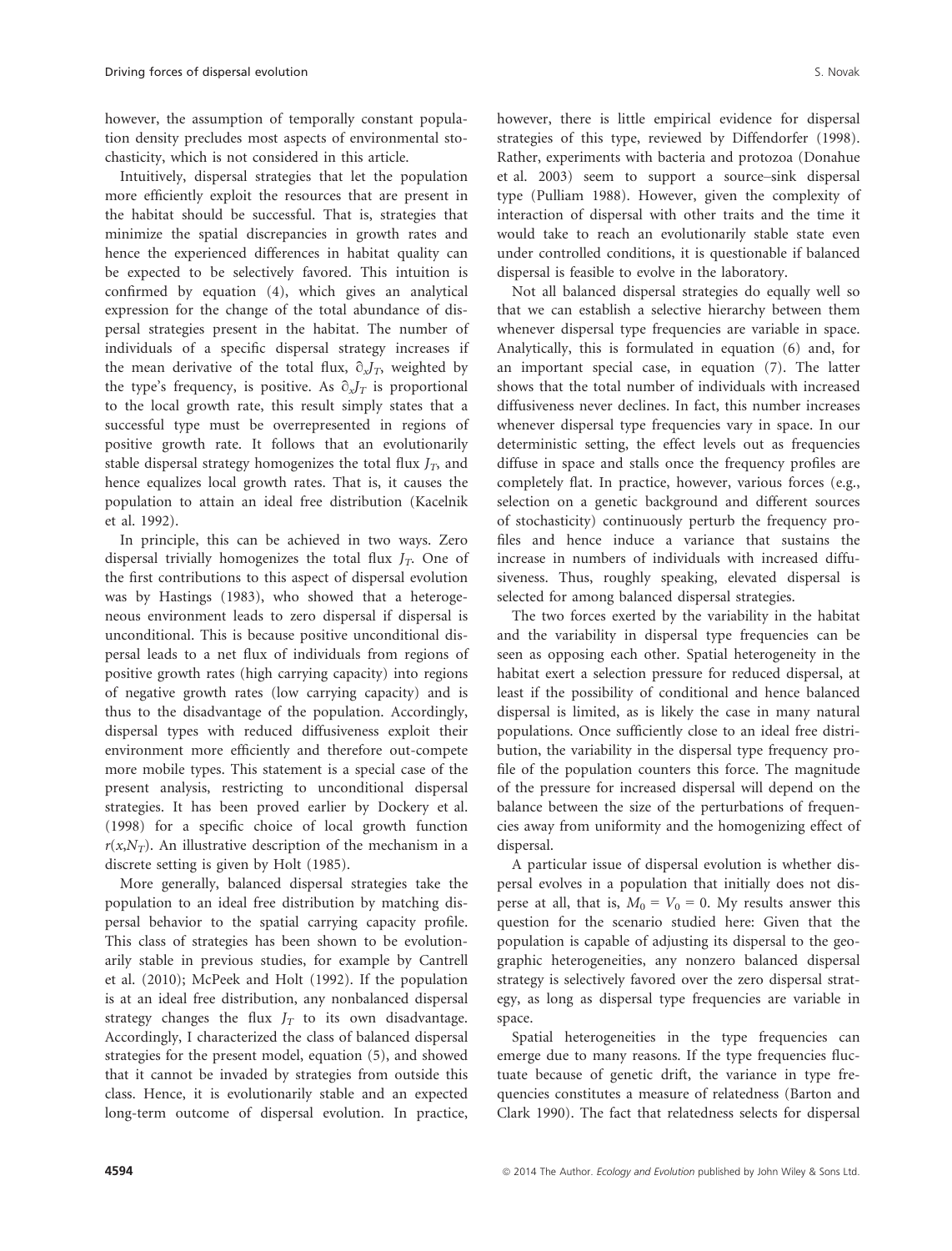in finite populations is well-known (Gandon and Michalakis 1999; Billiard and Lenormand 2005; Roze and Rousset 2005). Equation (7) demonstrates an alternative approach to identifying effects of relatedness in dispersal evolution via type frequency variances emerging from stochastic sampling. To illustrate how the effects of kin competition and genetic drift relate to spatial heterogeneities in type frequencies, briefly consider two examples.

First, consider a simple two-patch model with different patch sizes. In a classical paper, McPeek and Holt (1992) showed that balanced dispersal strategies, which cause the number of emigrants to equal the number of immigrants in each patch, are evolutionarily stable. Extending this model to finite populations, Leturque and Rousset (2002) defined a fitness measure taking relatedness into account. In this case, a single dispersal strategy is selected for, which both is balanced and leads to panmixia, that is, the population behaves as if mating happened randomly in a single mating pool. Assume that the population consists of two types of identical clones, one of which is present at frequencies  $p_A$  and  $p_B$  in patches A and B. Then, the quantity  $\chi = (p_A - p_B)^2$  is a measure of type frequency variability between the two patches, analogous to  $\left(\partial_x p_I\right)^2$ in equation (7). One can easily show that  $\chi$  is minimized for panmixia with  $\gamma = 0$ , hence dispersal increases as long as this quantity is positive and equilibrates when  $\gamma = 0$ .

The variability of type frequencies between the patches thus plays an interesting role and could be used as a measure for the benefit of dispersal in alleviating kin competition in this example.

Second, one could incorporate genetic drift directly into the model (2). This has been done by Pigolotti and Benzi (2014), who obtained equation (7) from their resulting stochastic partial differential equation. However, to evaluate this quantity, they had to introduce a (spatial) cutoff e, which is hard to interpret biologically. Considering a stepping stone model (Kimura and Weiss 1964) as a discrete version of the continuous model, (2) shows that the expected change in the total abundance,  $\mathcal{N}_I^{total}$ , of a dispersal modifier that increases the migration rate between patches from M to  $M + m$  is given by

$$
\mathbb{E}\Big[\Delta \mathcal{N}_I^{total}\Big] = m \mathcal{J} \mathcal{N} \sigma_p^2 (1 - \rho), \tag{8}
$$

(cf. Appendix S4 for details) where  $\mathcal J$  is the number of patches the habitat consists of, and  $N$  is the number of individuals present in each patch. Furthermore,  $\sigma_p^2$ denotes the spatial variance of type frequencies, and  $\rho$  is the correlation between type frequencies in adjacent patches. The expression  $\sigma_p^2(1-\rho)$  is the discrete-space equivalent to  $(\partial_x p_I)^2$  in equation (7). The fact that  $\sigma_p^2$  is a measure of relatedness was already noted by Pigolotti and Benzi (2014). Driving the analysis further (cf. Appendix S4), one can derive a selection coefficient for dispersal modifiers as  $s = m/(4\mathcal{N}\mathcal{M})$ . This shows that the cutoff in the article by Pigolotti and Benzi (2014) needs to be chosen as  $\varepsilon = (\Omega/\mathcal{J})^2/(V\pi)$ , where  $V = \mathcal{M}(\Omega/\mathcal{J})^2$ , to establish the correspondence between a discrete stepping stone model and its approximation, the diffusion model (2). Hence, a possibility for measuring the selective benefit of dispersal modifiers due to relatedness is provided by the present framework.

Overall, the spatial heterogeneities of type frequencies take a central role in translating stochastic effects into selective forces promoting dispersal. Previous studies developed rather specialized models to analyze the impact of different stochastic factors on the evolution of dispersal. Direct methods are crucial for understanding the detailed process of how they influence dispersal evolution, but make it difficult to compare their relative importance. However, these stochastic factors are reflected in the same variability of type frequencies. Thus, their mode of promoting increased dispersal is channeled through the same phenomenon, as noted already by Waddell et al. (2010). Identifying their contributions to the variability of type frequencies hence puts these stochastic factors on a single scale.

In summary, my study shows that many of the main factors of dispersal evolution can be brought together in a single modeling framework. The effect of spatially varying resource availability and the consequent spatial density variations are phrased in terms of the fluxes  $I_I$  and  $I_T$ . Environmental stochasticity is not considered in this article, but could be implemented directly into the equation for the total population size, equation (2a). Genetic drift and relatedness are reflected in the variability of dispersal type frequencies,  $(\partial_x p_I)^2$ , that exerts a selection pressure for increased dispersal. In many cases, selection on a genetic background can lead to heterogeneities in dispersal modifier frequencies, for example in hybrid zones, if selection transiently favors a certain part of the population, or by sweeping beneficial alleles. Indirectly, selection on a genetic background hence can also exert a positive selection pressure on dispersal modifiers that is channeled through the spatial variability of type frequencies. On top of that, dispersal evolution is limited by direct costs of dispersal in practice, which can be added to the model straightforwardly by introducing distinct growth rates  $r_i(x, t) \neq r_i(x, t)$  for different types i and j. This is indicated in Appendix S1, but I did not consider direct costs of dispersal otherwise.

The results described in this article suggest that future studies should focus on the variability of type frequencies as a force promoting increased dispersal and establish its connection to demographic and environmental stochasticity more closely. I argued that selective pressures on traits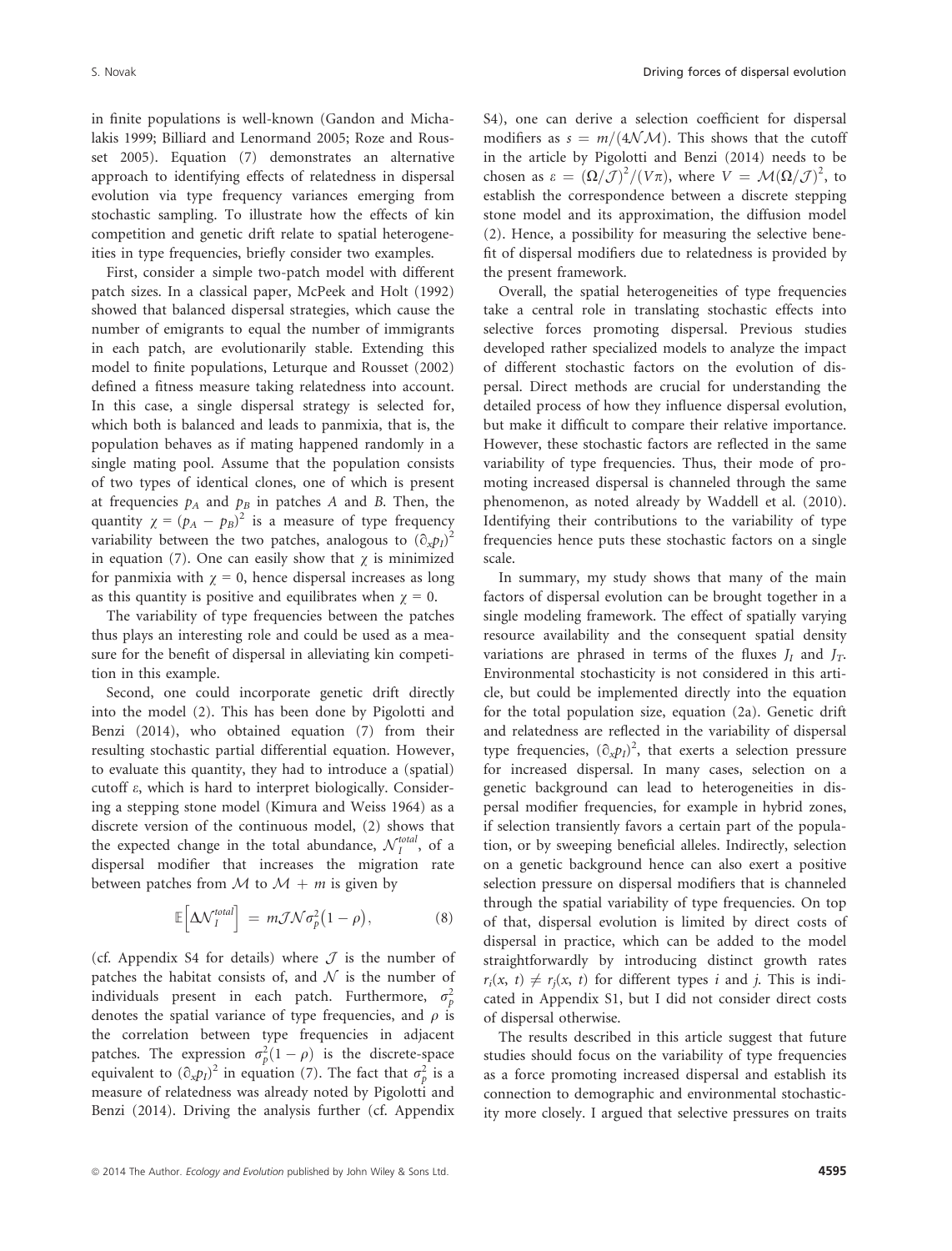linked to dispersal may maintain spatial patterns that dispersal differences can act on. The complexity of interactions between selection and type-dependent dispersal is hard to assess, but can be relevant in nature, in particular if individuals base dispersal decisions on their fitness. The correlations between fitness and dispersal are virtually unexplored, and it is unclear to what extent the ability to detect and interpret fitness conditions can be based on a genetic level. In the presence of density-dependent selection, type-dependent dispersal might tip the balance by pushing population density above thresholds and lead to interesting phenomena.

# Acknowledgements

I am deeply indebted to Nick Barton for his inexhaustible stream of ideas, improvements, and stimulating questions. Also, I am grateful to Troy Day for his critical revisions of an earlier version of the manuscript. Furthermore, I want to thank Jitka Polechová, Séverine Vuilleumier, Florence Débarre, Tiago Paixão, and numerous colleagues at IST Austria for countless discussions and suggestions, as well as two anonymous referees for their elaborate and constructive feedback. This work was funded by the European Research Council (ERC) grant no. 250152.

# Conflict of Interest

None declared.

#### References

- Bach, L. A., J. Ripa, and P. Lundberg. 2007. On the evolution of conditional dispersal under environmental and demographic stochasticity. Evol. Ecol. Res. 9:663.
- Balkau, B. J., and M. W. Feldman. 1973. Selection for migration modification. Genetics 74:171–174.
- Barton, N. H. 1979. The dynamics of hybrid zones. Heredity 43:341–359.
- Barton, N. H. 2000. Genetic hitchhiking. Phil. Trans. R. Soc. Lond. Bol. Sci. 355:1553–1562.

Barton, N., and A. Clark. 1990. Population structure and processes in evolution. pp. 115–173 in, eds. Population Biology. Springer, Berlin Heidelberg.

- Billiard, S., and T. Lenormand. 2005. Evolution of migration under kin selection and local adaptation. Evolution 59:13–23.
- Blanquart, F., and S. Gandon. 2011. Evolution of migration in a periodically changing environment. Am. Nat. 177:188–201.

Blanquart, F., and S. Gandon. 2014. On the evolution of migration in heterogeneous environments. Evolution 68:1617–1628.

Bonte, D., H. Van Dyck, J. M. Bullock et al. 2012. Costs of dispersal. Biol. Rev. 87:290–312.

- Bowler, D. E., and T. G. Benton. 2005. Causes and consequences of animal dispersal strategies: relating individual behaviour to spatial dynamics. Biol. Rev. 80:205– 225.
- Cadet, C., R. Ferriere, J. A. J. Metz, and M. van Baalen. 2003. The evolution of dispersal under demographic stochasticity. Am. Nat. 162:427–441.

Cantrell, R. S., C. Cosner, D. L. Deangelis, and V. Padron. 2007. The ideal free distribution as an evolutionarily stable strategy. J. Biol. Dyn. 1:249–271.

Cantrell, R. S., C. Cosner, and Y. Lou. 2010. Evolution of dispersal and the ideal free distribution. Math. Biosci. Eng. 7:17–36.

Cressman, R., and V. Krivan. 2006. Migration dynamics for the ideal free distribution. Am. Nat. 168:384–397.

- Dieckmann, U., B. O'Hara, and W. Weisser. 1999. The evolutionary ecology of dispersal. Trends Ecol. Evol. 14:88–90.
- Diffendorfer, J. E. 1998. Testing models of source-sink dynamics and balanced dispersal. Oikos 81:417–433.
- Dockery, J., V. Hutson, K. Mischaikow, and M. Pernarowski. 1998. The evolution of slow dispersal rates: a reaction diffusion model. J. Math. Biol. 37:61–83.
- Donahue, M. J., M. Holyoak, and C. Feng. 2003. Patterns of dispersal and dynamics among habitat patches varying in quality. Am. Nat. 162:302–317.
- Doncaster, C. P., J. Clobert, B. Doligez, E. Danchin, and L. Gustafsson. 1997. Balanced dispersal between spatially varying local populations: an alternative to the source-sink model. Am. Nat. 150:425–445.
- Dytham, C. 2009. Evolved dispersal strategies at range margins. Proc. Biol. Sci. 276:1407–1413.
- Gandon, S. 1999. Kin competition, the cost of inbreeding and the evolution of dispersal. J. Theor. Biol. 200:345–364.
- Gandon, S., and Y. Michalakis. 1999. Evolutionarily stable dispersal rate in a metapopulation with extinctions and kin competition. J. Theor. Biol. 199:275–290.
- Gandon, S., and F. Rousset. 1999. Evolution of stepping-stone dispersal rates. Proc. Biol. Sci. 266:2507–2513.
- Gros, A., H. J., Poethke, and T. Hovestadt. 2006. Evolution of local adaptations in dispersal strategies. Oikos 114:544–552.
- Hamilton, W. D., and R. M. May. 1977. Dispersal in stable habitats. Nature 269:578–581.
- Hastings, A. 1983. Can spatial variation alone lead to selection for dispersal? Theor. Popul. Biol. 24:244–251.

Holt, R. D. 1985. Population dynamics in two-patch environments: some anomalous consequences of an optimal habitat distribution. Theor. Popul. Biol. 28:181–208.

- Hovestadt, T., S. Messner, and H. J. Poethke. 2001. Evolution of reduced dispersal mortality and fat-tailed dispersal kernels in autocorrelated landscapes. Proc. Biol. Sci. 268:385–391.
- Jansen, V. A. A., and R. Vitalis. 2007. The evolution of dispersal in a Levins' type metapopulation model. Evolution 61:2386–2397.